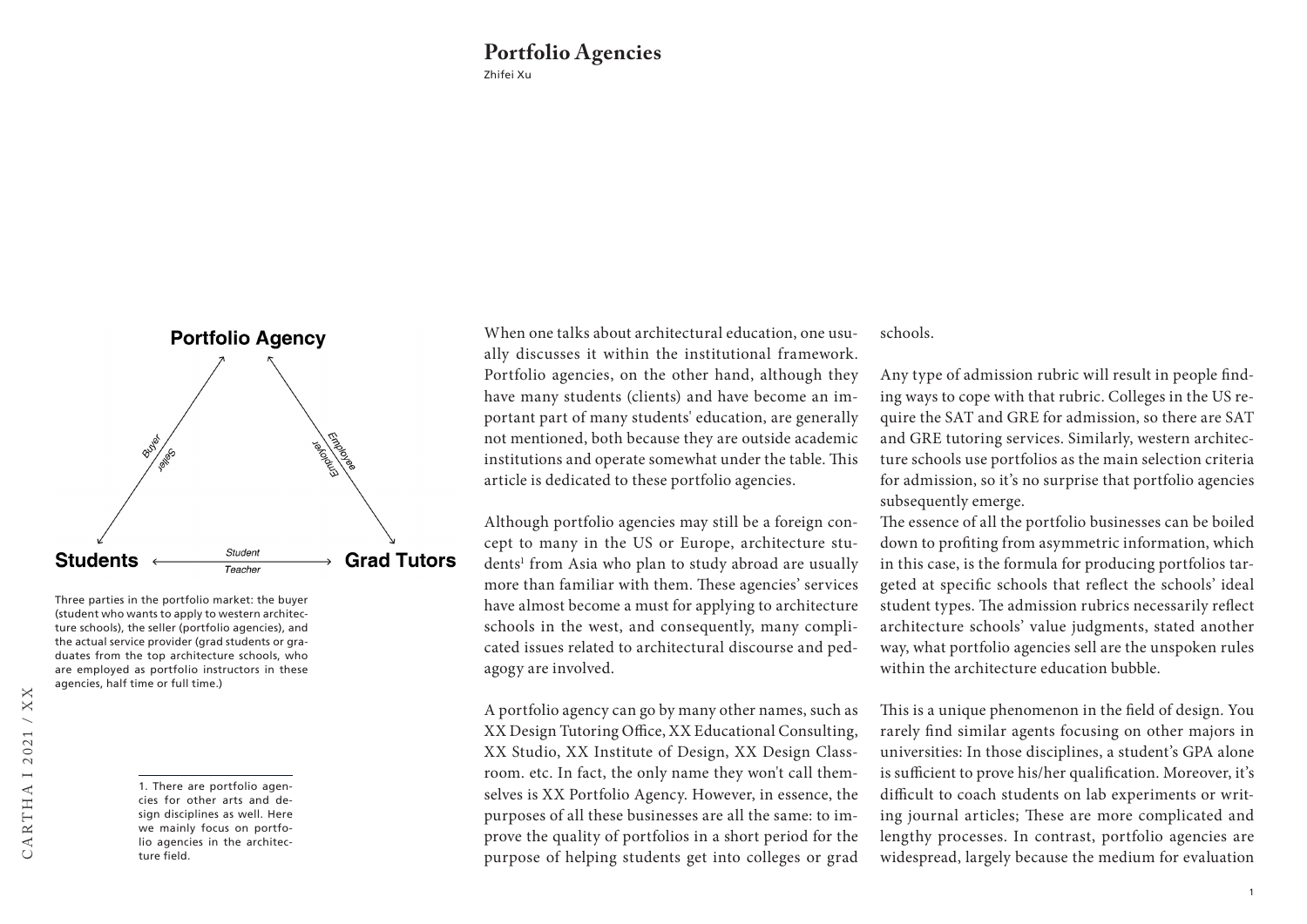2. Although portfolio agencies in China are used as examples throughout the text, it's because the writer is from China thus knowing the situation better. As mentioned earlier, portfolio agencies are common throughout Asia, and they exist in the United States as well, and the writer doesn't want to mislead readers into thinking that this is<br>a China-only issue.

4. The Chinese equivalent of Quora. More discussion (in Chinese) on this can be found on this website: [ht](https://www.zhihu.com/question/271911643.)[tps://www.zhihu.com/ques](https://www.zhihu.com/question/271911643.)[tion/271911643.](https://www.zhihu.com/question/271911643.)

# 34 61 3 52 14 41  $R<sup>3</sup>$ L 7766 **2610055** 1234 7 SA 10 FΔ

3. This is admission data (2019) for one of the largest portfolio agencies in China, proudly published on their website. Considering the number of Chinese students that the MIT School of Architecture admits every year (about 3-4 in M.Arch Program and around 10 in SMarchS program), six offers in a year is pretty impressive. Note that these are the statistics from only one of these agencies, and there are many others as well (in China and worldwide). Larger schools receive even more students who have benefited from the use of this service. This particular agency got 34 offers from our close neighbor, the Harvard GSD, not to mention Washington University in St. Louis (WUSTL), where the number reached the exaggerated level of 138 offers in a single year (again this is by a single company). Image Credit: [http://studioalpha.cn/plus/list.](http://studioalpha.cn/plus/list.php?tid=43) [php?tid=43](http://studioalpha.cn/plus/list.php?tid=43)

CARTHA I 2021 / XX

**ARTHA** 

 $\times$  $\mathbf{X}$  $\overline{\phantom{0}}$ 2021  $\overline{\phantom{0}}$  is different, and images from portfolios don't always tell the stories accurately. It's possible to rapidly elevate the quality of a portfolio: A beautiful drawing may come from a year of thinking and hard work, but it can also be a quick mimic completed in just one night.

A typical portfolio consultancy in China costs 9,500 USD (around 60,000 RMB)2 . The services portfolio agencies offer disadvantage students who choose to apply on their own (which increases the number of students using them every year), and their high prices make their customers more likely from relatively better-off families. The very existence of the portfolio agencies creates inequity and injustice.

Beyond that, how these portfolio agencies operate is exactly why they are so controversial: Architecture is a creative design discipline, and the portfolio is the self-presentation tool by which the admissions process evaluates the student's design ability, creativity and endeavor. The main method by which portfolio agencies use to quickly improve the quality of portfolios is through a focus on representation. Portfolio tutors in the agencies are usually graduate students from prestigious architecture schools. They bring in their experience of successful admissions and offer their clients reference projects, drawings, and portfolios from their target schools, and guide the applicants to imitate the style and design.

The portfolio is also used as a way to access the ideas and interests of the prospective student. Yet the agencies help their clients decide on project topics: they would often replicate studios from top schools or suggest topics deemed current and relevant in the institution, resulting in sets of homogeneous portfolios which at the same time feel like a collection of fragmented pieces. If one looks at enough of these portfolios, one can start noticing the similarities. However, this collage approach to creating portfolios has been exceptionally successful in terms of the admission results. Statistically, more and more students are entering top schools through portfolio agencies every year.

When design homogenization has developed to the extreme, it can lead to plagiarism. There is no more famous incident than the one that happened in 2018, where a student was accepted to MIT and Yale using one of the largest portfolio agencies in China. Her portfolio agency put images of her portfolio in their promotional article, and then a Princeton alumnus noticed that one of the drawings was originally from a Princeton thesis. Both the student and the agency claimed that the image was only used as source material for the representation purpose and it had nothing to do with the major design concept, stressing that this was within a normal range of referencing in the architectural discipline and therefore should not be considered plagiarism. Because of the sensitive nature of this topic, the story soon hit the headline on Zhihu<sup>4</sup> and attracted widespread attention, garnering more than 1.6 million views. Many people outside the architecture community commented that this action should not be excused just because it's considered as "reference" in the design field; It was clearly plagiarism in those people's eyes. Indignant architecture students (some of the applicants who got rejected by MIT and Yale) continued looking for images in that student's portfolio that were similar to the ones on Pinterest. In the end, under numerous reporting letters, MIT and Yale withdrew the student's offer (this student went to Rice University eventually, because Rice didn't consider it as plagiarism). Before this incident, portfolio agencies would normally show students' portfolios and their actual names in their promotion articles to brag about their portfolio "make-up" skills. Since then, the portfolio agencies have become more cautious, choosing to use aliases and not showing their clients' full portfolios anymore.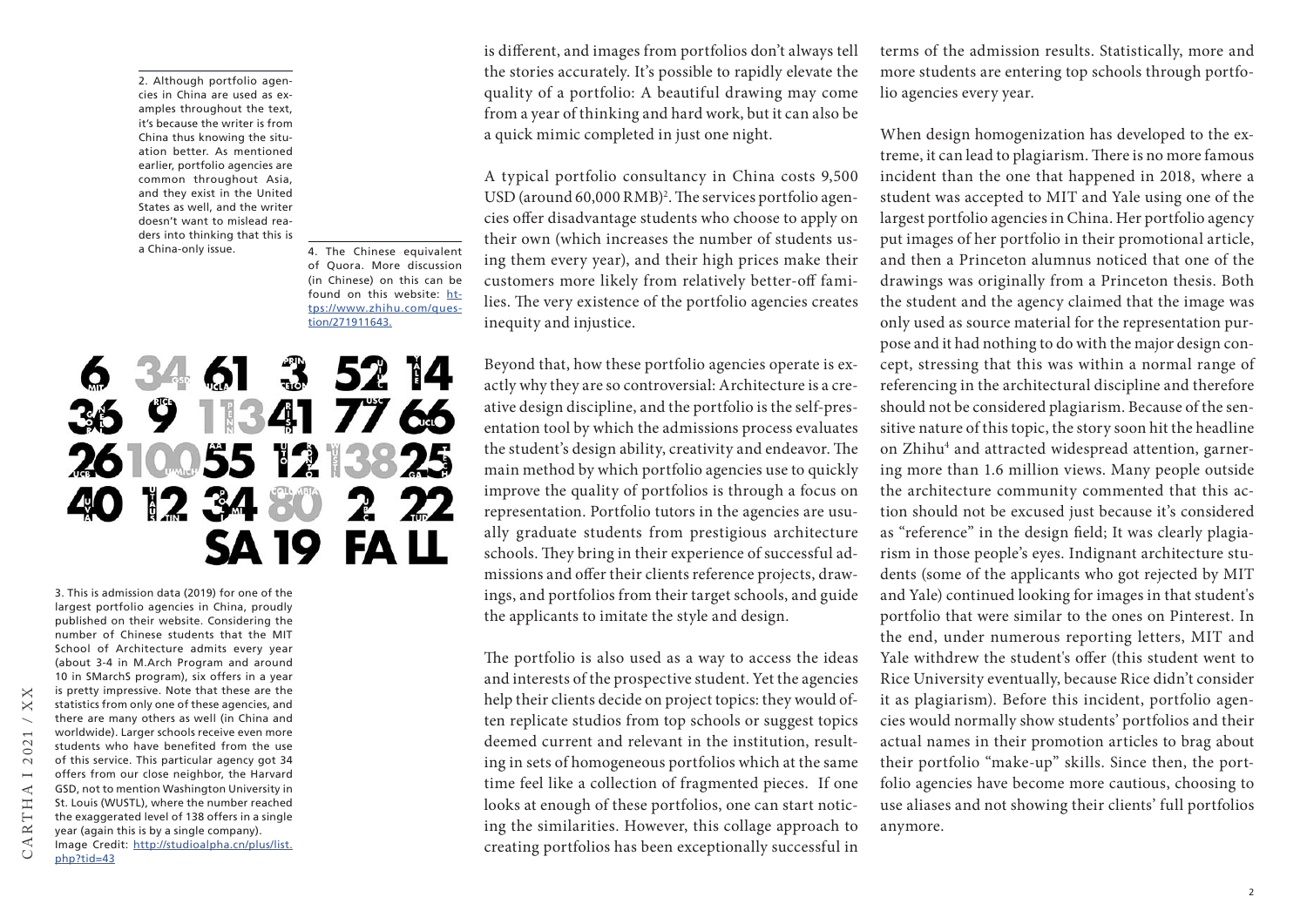

#### Example 1:

(above) Image from the controversial portfolio of the student / On the right, Image by Yah-chuenshen, "The Spectacle of Infinite Dimensions", from AA Diploma 5

### Example 2:

(centre) Image from the controversial portfolio of the student / On the right, Image by Eduardo Tazón Maigre, "BANGLA Pret-a-Porter"

#### Example 3:

(right) Image from the controversial portfolio of the student / Below, Image by Debbie Chen, "The Municipal CHUW (Center for Harvesting Utility from Waste)", from Princeton F'14 Thesis





The portfolio agencies are a product of the marketization of education, architecture schools necessitate and support the market by setting the standards of their ideal candidate, and the reputation and ranking of the schools determine their influence on this market. The schools' value systems help define the appearance of and the content manufactured by the agencies. Schools which look for skills in graphic representation during admission, will likely get applications from portfolio agencies whose aesthetic is tailored to style, level of de-

tail and look desired. The schools get what they want, the market provides it and the system works. But the question arises: when the admissions process has become a market and a successful portfolio can be bought, the schools seem to lose their abilities to assess the candidates on the terms they purport to.

The portfolio agency has the inherent problems of marketization of education, but it is also in some ways a means of using marketization to address the problem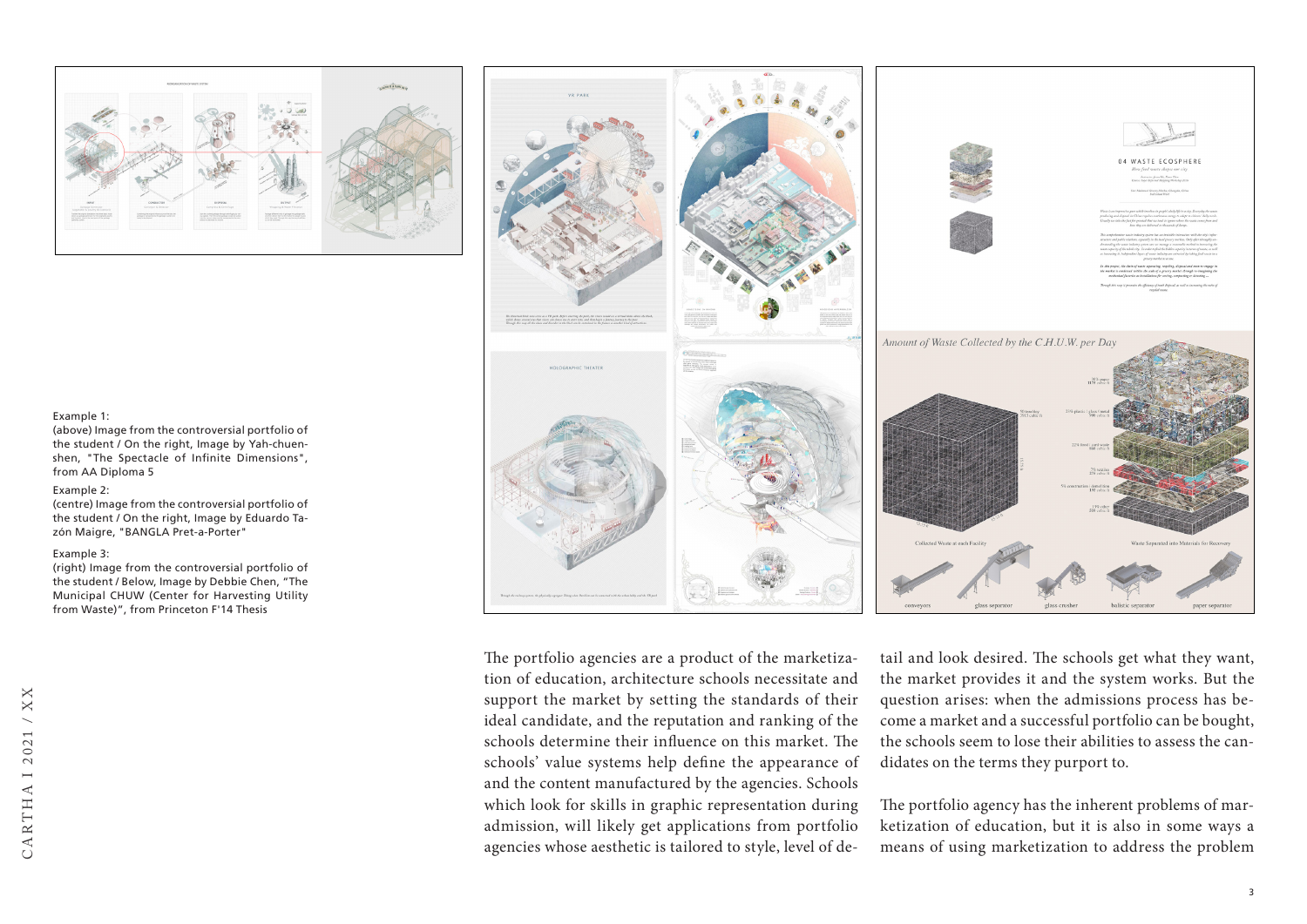tion, vernacular buildings, high-rise buildings, or green buildings. Besides, Chinese universities require all faculty to have a PhD (compared to US architecture schools, most of the architecture studios are taught by design instructors who hold master of architecture degrees), which also leads to teaching that is more oriented towards research than design. 6. There is a difference between the role of portfolio agencies in undergraduate admissions and graduate admissions. American universities have the flexibility to switch majors at undergraduate level, and schools of architecture are relatively easy to admit in some colleges where they are not considered popular majors. Therefore, there are students who use portfolio agencies to enter a university's architecture department first, and then transfer to another department after taking general education classes.The portfolio agencies in this case are mainly responsible for helping clients who have never been exposed to architecture to do small projects that will

help their acceptance.

5. Many of the studio projects in studios of Chinese Universities are similar to what students might be doing after they go into practice. These may include residential towers and neighborhoods, community food markets, or focusing on researching a specific kind of architecture (this is more common for upper year students), like transporta7. The largest portfolio agency I've seen claims to have 910 instructors on their website. Used for comparison, SOM (one of the US's largest architecture corporations) (only) has 1000 employees. And then there are others working for lesserknown, small and mediumsized portfolio agencies. Most of the portfolio agencies have their own option studios, and sometimes there are even design-build workshops (you might be able to find more option studios and workshops in a portfolio agency than in MIT every semester). Leaving aside the under-qualified tutors, oftentimes the agency faculty are not very different from American universities. They are graduates (not only Chinese) from prestigious American and European schools who are passing down what they learned and explored in school. Students can also learn a lot if they meet a good teacher. Portfolio agencies also host their own academic lectures and they invite professors from universities all around the world to lead workshops. They also boost camps for improving technical skills or winning competitions and may offer extracurricular activities such as career counseling or company visits. Some portfolio agents have even signed official partnerships with universities such as SCI-Arc (Southern California Institute of Architecture), UAL(University of the Arts London), or IAAC (Institute for Advanced Architecture of Catalonia), helping these schools with recruitments.

of uneven educational resources. For overseas students, part of the reasons they choose portfolio agencies arise from the differences in education systems. For example, while each school has its own focus, architectural education in China remains largely focused on designing buildings in a rational and cost-effective manner.<sup>5</sup> This pedagogy is very much in line with China's social and economic bases. In contrast, architecture schools in the US are generally more conceptual and experimental in valuing abstract and critical thinking. The "academic architects'', instead of building, tend to shift towards installation, exhibition, curation, which typically belong to the art domain. In recent years, the discourse has become more socially and politically oriented as well. Because having a western educational background is still considered an advantage, many Chinese students are still willing to study abroad to gain a relative advantage in the fierce competition even though there is such a mismatch between the educational systems and the way of practice. For them, portfolio agencies are equivalent to after-school programs, purchased to overcome the mismatch between two educational systems.

Many of those who got accepted through portfolio agencies, even before starting their first classes, start training the next batch of students on how to prepare portfolios. They've won their authority from their admissions, now they are trying to earn back the money they handed to the portfolio agencies. But even as portfolio tutors, it's hard to say that they are the ones who benefit. In some ways, the interests of portfolio agencies and portfolio tutors are at odds: The more successful the portfolio tutors are at their business (lending talent to students who don't have ideas and skills themselves to pretend as perfect candidates and get accepted into top graduate schools<sup>6</sup>), the more devalued their own diplomas become. Besides, what is taught in school is of little use in producing (capitalist) value in this capitalist society,

also won't bring them higher paid jobs or more opportunities to get commissions. After they graduate, they find out they actually don't have that big of an advantage in the job market as they expected, they may understandably choose to earn their money back by training the next batch of international students.

If international students make use of portfolio agencies because of the differences in education systems, then the reason why college students who already study in western architecture schools go to portfolio agencies is more likely because they are not satisfied with the portfolio as the physical manifestation of the education they receive. As portfolio agencies gradually take over some of the school's educational functions, the school seems to be increasingly reduced to issuers of diplomas.

These agencies exist because we live in a system where anything can be bought, even access to creative education. They exist because the institutions prescribe what is interesting, what the aesthetics of the day are, and what a 'good' project looks like.

As long as the portfolios are still used as the primary measure to judge students, portfolio agencies will continue to exist. For now, portfolio agencies earn profit from Asian society's pursuit of western approaches (including their higher education business) and take a piece of the pie. They might be thought of as mini versions of western architecture schools, but it turns out many of them are larger than some of the US schools.7 Although these portfolio agencies are not as authoritative as the elite schools, they have taken up part of the architecture schools' responsibilities.

The emergence of so many portfolio agencies seems to have somehow shattered the "myth" of architecture schools and their intellectual monopoly. They seem to

 $\overline{A}$